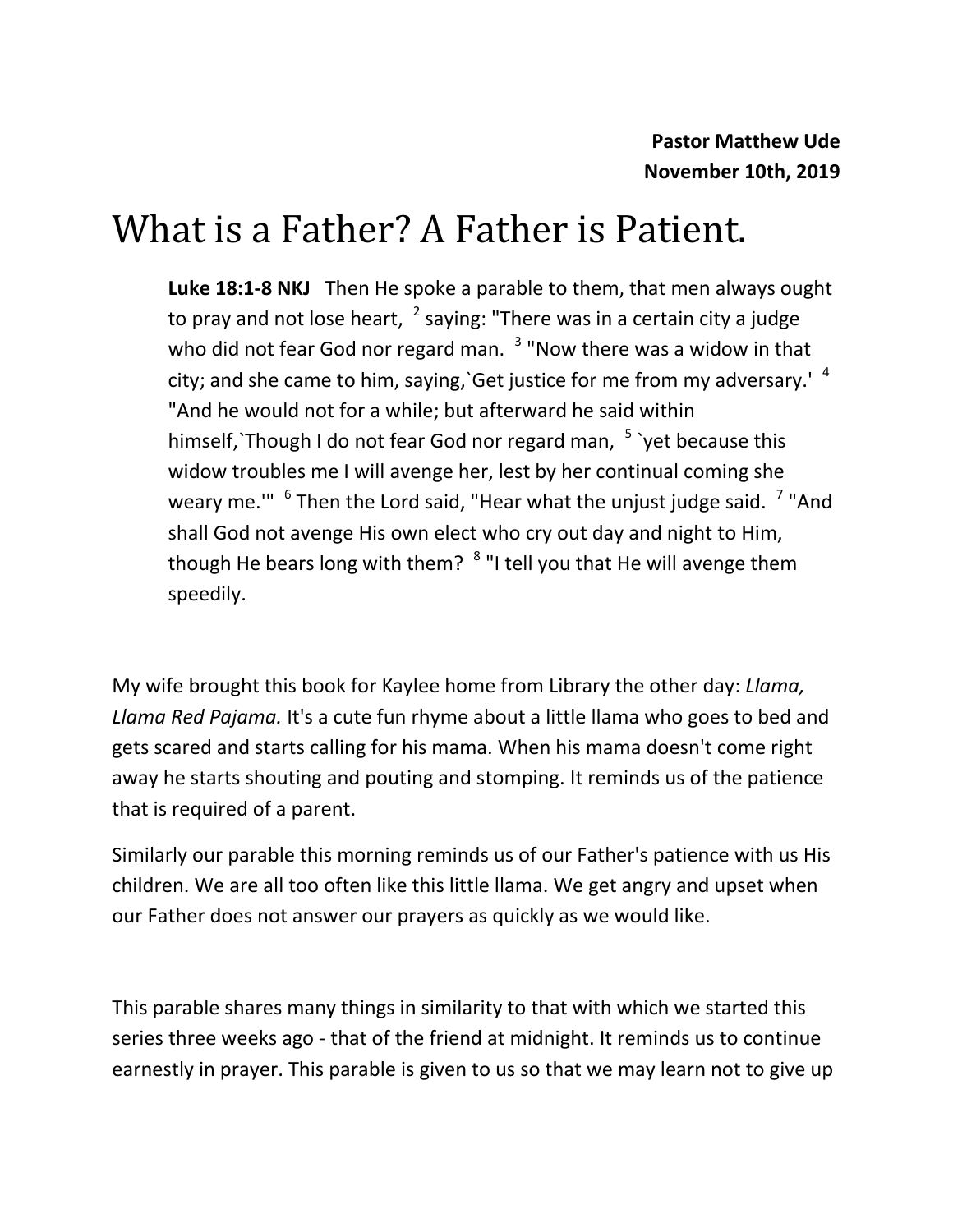in our prayers but continue earnestly. This parable is given to us so that we might learn that our Father is patient with an everlasting patience.

## **The Parable**

What are the elements of this parable?

#### **First an unjust Judge.**

A good judge, the kind of judge we all would want , would be one who does right is right in God's eyes despite what men think. This judge is not a good judge. He does not care what God thinks.

A decent judge, the kind we usually see, does what society and the men around him thinks is right. This is not a decent judge he does not care what other men think.

A bad judge will accept a bribe, but will hide the fact of what he has done and feel ashamed. This judge is not even a bad judge. He does as he wants for selfish reasons and does it openly admitting it to himself and not even trying to hide it.

The worst judge a can think of is one who openly takes bribes and does not even care if people know it. But this judge is even worse than that because he does not deny the widow because he gains anything from her adversaries but simply because he has no incentive to listening to the widow.

Such is the judge which Jesus chooses to use as an example of God. If any of us would dare compare God to such a sinful and worthless person, it would be the highest blasphemy. Yet God himself uses this comparison so that we might learn, if such a one as this will answer in time, how much more so will not our Father answer if we continue in prayer.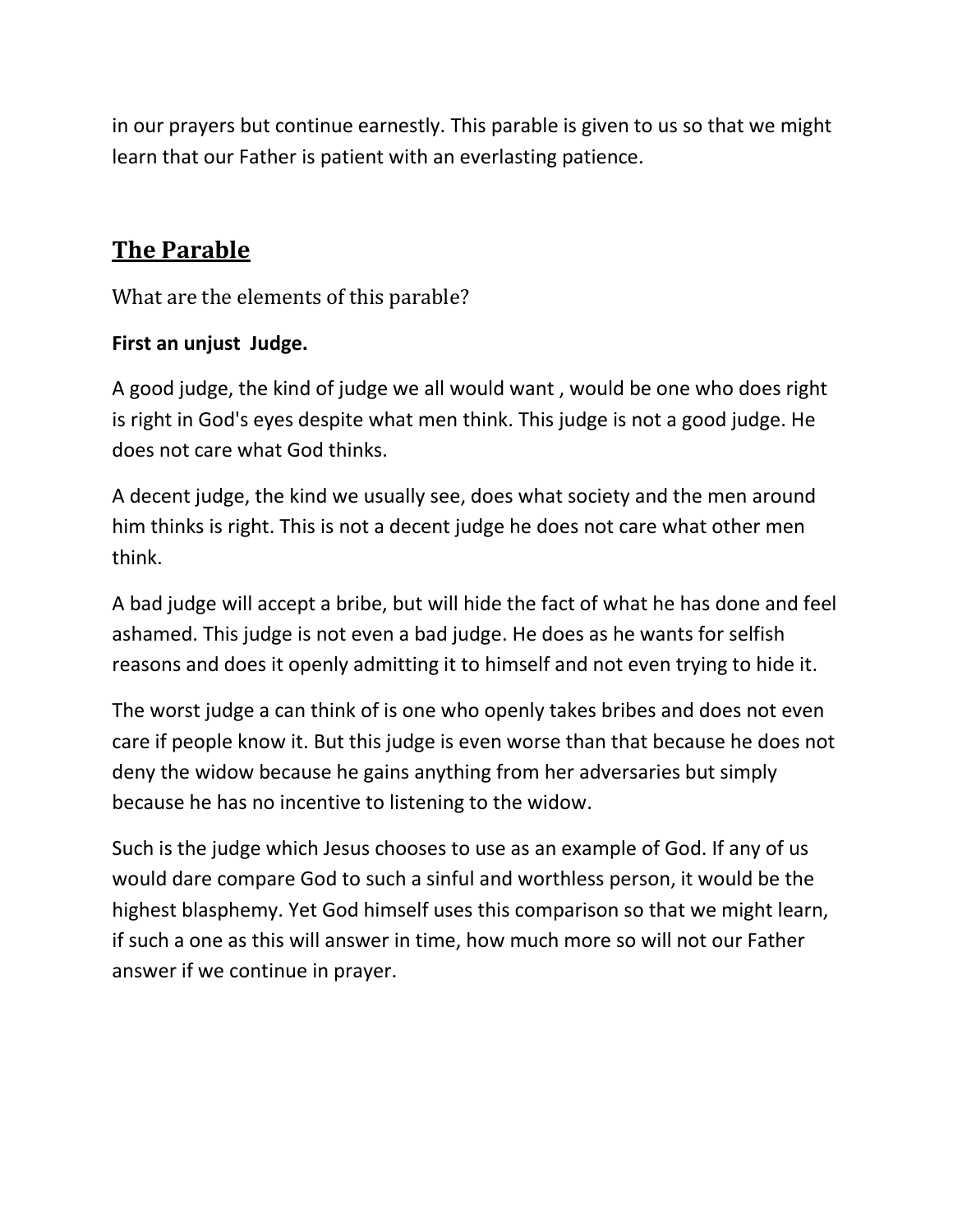#### **Second The widow**

A woman had no legal standing in the courts of Israel. A widow had even less. Without anyone to bring her suit before the judge she has very little hope even before a righteous judge much less this one. Add to that this is a penniless woman who cannot even bribe the judge to hear her. She has no chance. Her enemies can do as they like to her, without any worry about retribution.

This one stands as a representation of the saints. Such are the saints in this world, pushed around and kicked around and misused. For all appearance there is little hope that we can make any difference.

Yet by her persistence the widow got justice even with such an unjust judge. How much more so will our Father not hear and answer our prayer for deliverance, although Jesus says, "He bears long with them."

And that is the problem isn't it? Our Father is patient. Because of His patience and His desire that even the wicked be saved it seems as though our cries for help and deliverance are not answered. In His great patience He bears with His saints long. He is not distant. He is not ignoring His people. Rather he is there by their side bearing their tribulation and the sin and evil of this world.

## **Our Father Is Patient With Us**

Consider how great our Father's patience is, in the account of Adam and Eve:

When a child directly disobeys us, it is often our reaction to immediately scold. Imagine your reaction if you tell a kid to eat their peas and instead they look you right in the eyes, pick up a spoonful of peas and throw them in your face. Consider instead our Father's reaction when Adam and even directly disobeyed Him. Adam and Eve sinned and the Lord's response was patient love. Without yelling, without scolding He came down from heaven to find them and forgive them.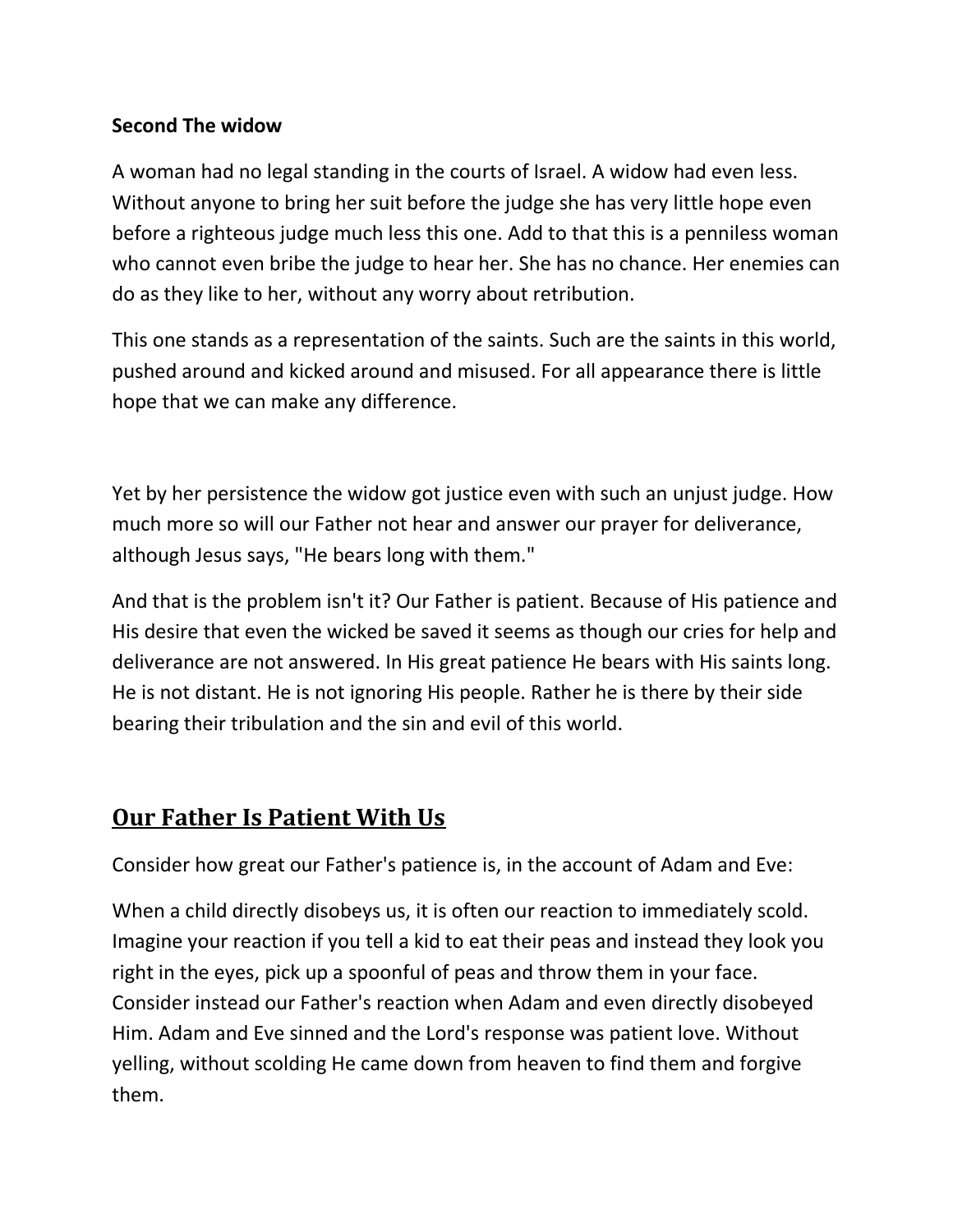When I was child, even when I knew I was trouble, even when I knew I was in really big trouble, the thought of running away from my Father, the thought of hiding from my Father never even occurred to me. I knew that this would only make everything much worse. Yet when Adam and Even hid from God, God still shows only patience and love, calling them to repentance.

Adam and Eve sinned. They ran and they hid from God. Now when they finally come out and face God, they try to blame God. Imagine if your child not only disobeys you but tries to blame you. It's your fault. You shouldn't have put peas on my plate. Yet once again God shows only patience and more than patience He promises that he himself will fix the mess that Adam and Eve caused. He promises that He himself will be born as a man and die on the cross.

God our Father is patient with us, with an everlasting patience. This great patience ought to encourage us to open our hearts before the Lord. We do not have to avoid him because of our sin. We do not have to worry about saying everything perfectly and correctly. We do not have to hide or make excuses.

We confess and acknowledge that patient enduring love the Father has for us every time we say, "Our Father." When we say "Our Father" we acknowledge that we are speaking to the One who knows our sins and has forgiven us and loves us despite these sins for the sake of Jesus Christ. We cannot hide, nor is there any point in trying to hide anything from him.

## **Our Father Is Patient With Evil**

This same patience which the Lord has for us, He shows us He has also for all sinners. God is patient even with Evil. For this reason it often seems as though there is no point in praying.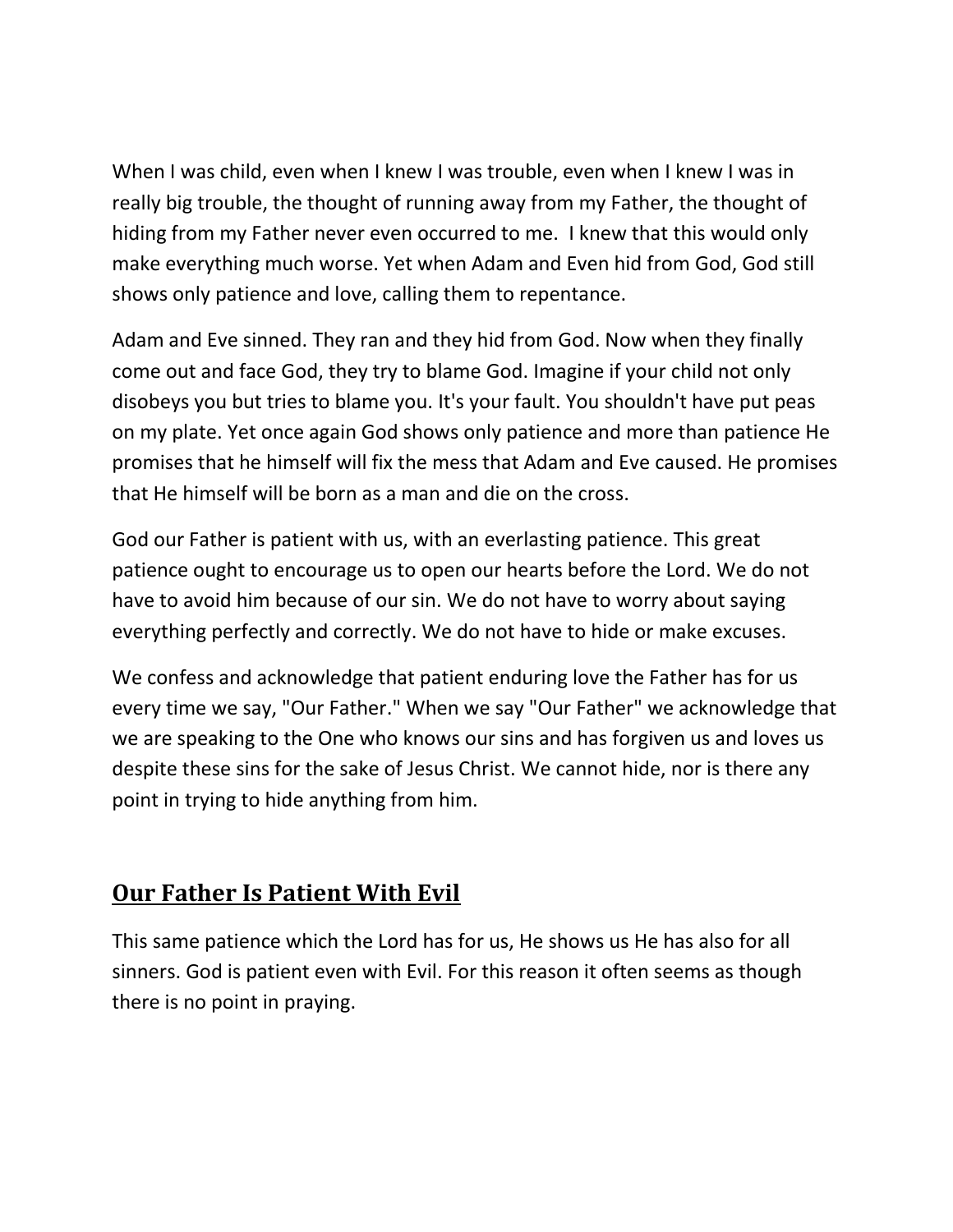We often feel like this widow, we feel like everyone is against us and God isn't answering our prayers. Or we feel like this widow and we feel we have no chance of changing that which is wrong in this world or in our life. We feel powerless.

Sometimes we feel we have no chance of changing the problems with our nation: drugs, abortion, divorce, the liberal view towards sex.

Closer to home we might feel like there is no chance. Maybe a friend who is an atheist, maybe a son or daughter who is headed down the wrong path, maybe our own marriage that seems to be falling apart. We might feel like there just isn't any chance, because nothing seems to change. What can we do? There doesn't seem to be any chance, and it doesn't seem like God is answering our prayers.

Our text reminds us that God's patience is not a reason to give up on prayer but rather a reason to be encouraged in it. It is God's patient love that leads Him to not destroy our nation. It is His patience that leads him not to send down judgment on us and our loved ones.

God is trying to work in their and our hearts. This is the long suffering of God.He will hear and answer even though he bears with His saints for a long time.

Jesus reminds us, "because lawlessness will abound, the love of many will grow cold." In a very similar way because God is patient with evil, many will give up calling to Him. Jesus urges us not to allow God's patience to be an excuse for our lack of Faith. Rather when we see His patience with the evilness of the world around us it should encourage us to pray all the more fervently.

A couple years ago in Sutherland, Texas a gunman shot and killed 26 people while they were praying at church. Numerous high profile atheists made fun of Christians saying, "Where was their God while this man killed these people." Rather than seeing this as a failure on God's part, we should recognize His patience. We should remember the parable of the unjust judge, that although God is patient with evil nevertheless He will not ignore the prayers of His saints for deliverance.